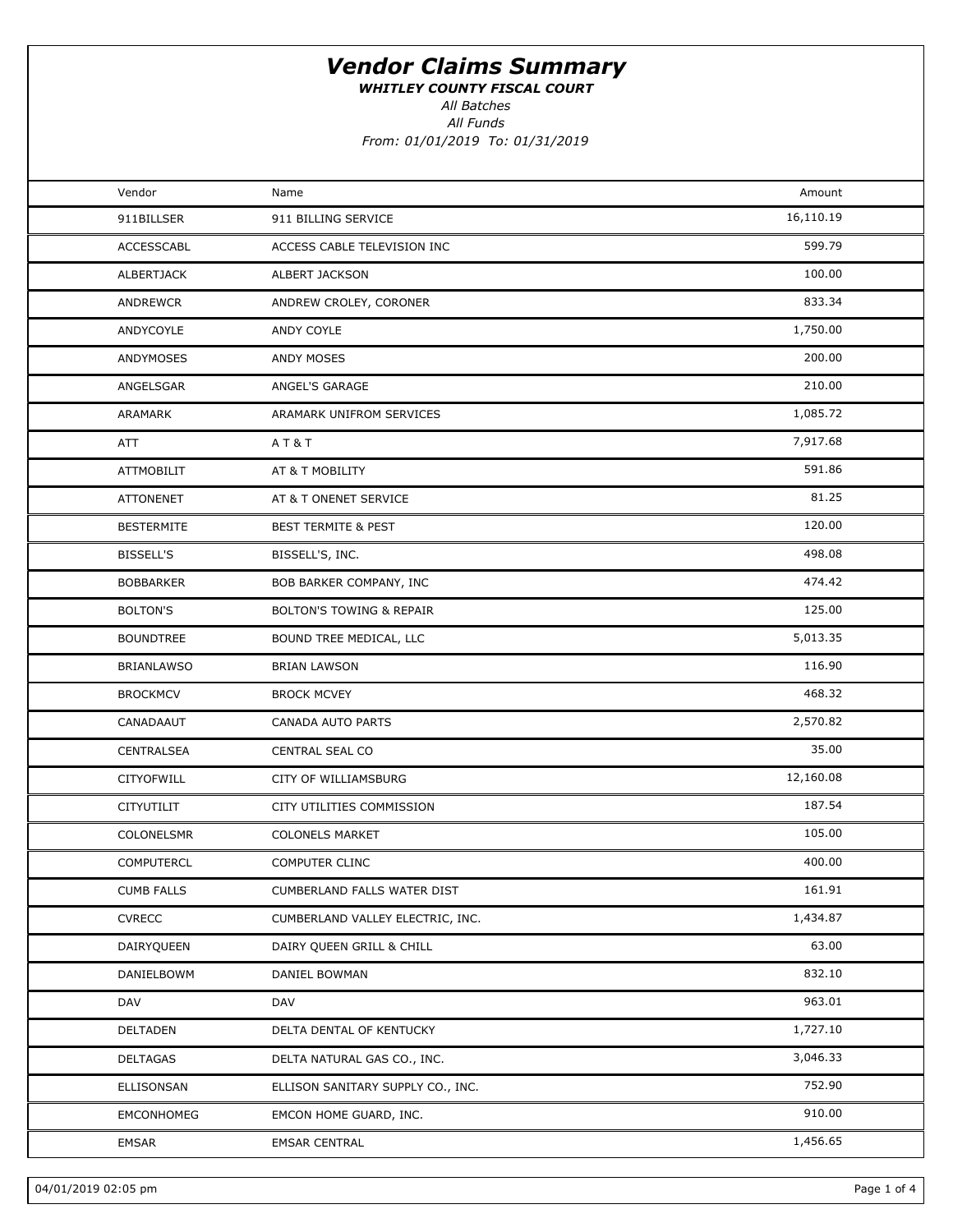WHITLEY COUNTY FISCAL COURT

All Batches

| Vendor            | Name                                  | Amount    |  |
|-------------------|---------------------------------------|-----------|--|
| <b>ENVIRWASTE</b> | ENVIRONMENTAL WASTE SYSTEMS, LLC      | 350.00    |  |
| <b>EVERBANKCO</b> | TIAA COMMERICAL FINANCE INC           | 334.93    |  |
| <b>EZCOUNTRY</b>  | EZ COUNTRY                            | 885.00    |  |
| <b>FIDELITYAS</b> | FIDELITY ASSOCIATES, INC.             | 666.69    |  |
| <b>FIRSTRESPO</b> | FIRST RESPONSE OF THE BLUEGRASS       | 147.00    |  |
| <b>FLEETMATIC</b> | FLEETMATICS USA, LLC                  | 300.00    |  |
| GEDRIVEIN         | G & E DRIVE-IN                        | 56.00     |  |
| GREATAMERI        | GREAT AMERICA FINANCIAL SERVICES      | 197.97    |  |
| HARDEE'S          | HARDEE'S                              | 175.27    |  |
| HAZARDFIRE        | HAZARD FIRE & SAFETY CO LLC           | 657.50    |  |
| HIGHBRIDGE        | HIGHBRIDGE SPRING WATER CO, INC.      | 275.60    |  |
| <b>HINKLECONT</b> | HINKLE CONTRACTING COMPANY LLC        | 16,845.63 |  |
| <b>HOBARTCORP</b> | <b>HOBART CORP</b>                    | 1,058.22  |  |
| <b>HOLSTONGAS</b> | <b>HOLSTON GASES</b>                  | 3,609.45  |  |
| <b>HUMANA</b>     | HUMANA HEALTH PLAN, INC.              | 57,144.49 |  |
| IGA               | HOMETOWN IGA #57                      | 802.53    |  |
| <b>JAMESJONES</b> | JAMES JONES EXCAVATING                | 2,835.28  |  |
| <b>JELLICOCOM</b> | JELLICO COMMUNITY HOSPITAL            | 115.00    |  |
| <b>JIMTHORTON</b> | JIM THORNTON - 3RD DISTRICT CONSTABLE | 200.00    |  |
| <b>JOHNCOINC</b>  | JOHNCO, INC.                          | 54.40     |  |
| KACO              | K A C O ALL LINES FUND                | 42,163.67 |  |
| KACOLEAS          | KACO LEASING TRUST                    | 2,605.78  |  |
| <b>KACOW</b>      | KACO WORKERS COMPENSATION FUND        | 35,928.86 |  |
| <b>KELLWELLFO</b> | KELLWELL FOOD MANAGEMENT              | 26,898.84 |  |
| <b>KENTENAD</b>   | KEN TEN ADVERTISING                   | 74.00     |  |
| <b>KENTUCKYUT</b> | KU                                    | 11,485.04 |  |
| KNOXCOUTIL        | KNOX COUNTY UTILITIES COMMISSION      | 22.24     |  |
| KNOXWHITLE        | KNOX-WHITLEY ANIMAL SHELTER, INC.     | 10,000.00 |  |
| KOLA              | KOLA                                  | 90.00     |  |
| <b>KYSTATETRE</b> | KENTUCKY STATE TREASURER              | 65.00     |  |
| <b>LIDAPOWERS</b> | LIDA J. POWERS                        | 1,367.44  |  |
| LONDONRADI        | LONDON RADIO SERVICE                  | 600.00    |  |
| LONNIEFOLE        | LONNIE FOLEY                          | 200.00    |  |
| LYKINSOILC        | LYKINS OIL COMPANY                    | 7,613.33  |  |
|                   |                                       |           |  |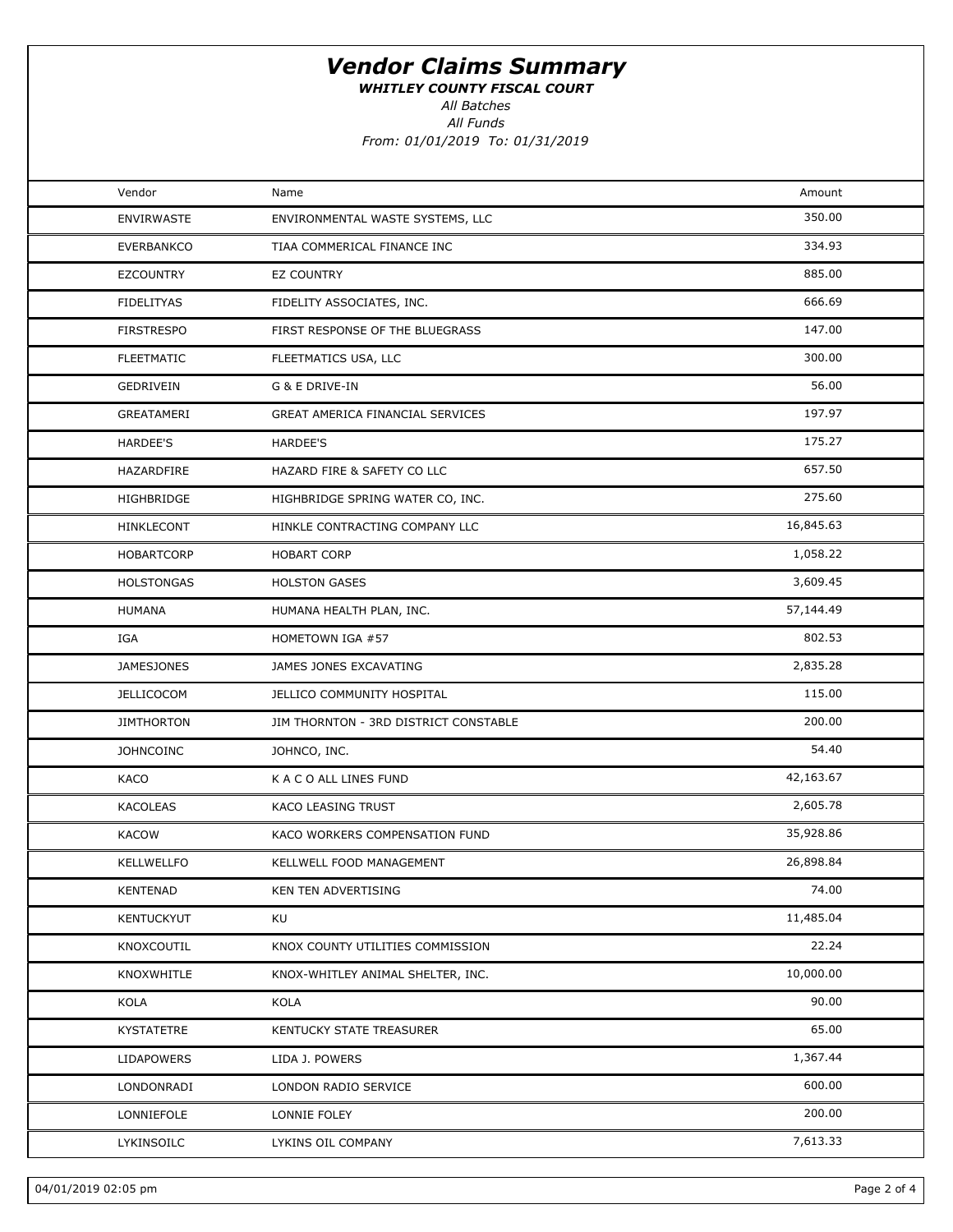WHITLEY COUNTY FISCAL COURT

All Batches

| Vendor            | Name                                | Amount     |  |
|-------------------|-------------------------------------|------------|--|
| MATNEYENTE        | MATNEY ENTERPRISES INC              | 1,658.00   |  |
| MICROSOURC        | FISCALSOFT CORPORATION              | 3,900.00   |  |
| MRTRANSMIS        | M.R. TRANSMISSIONS                  | 9,315.00   |  |
| NEWSJOURNA        | <b>NEWS JOURNAL</b>                 | 292.00     |  |
| <b>NEWTECH</b>    | NEWTECH SYSTEMS, INC.               | 360.00     |  |
| NIGOVERNME        | NI GOVERNMENT SERVICES, INC.        | 73.73      |  |
| NORVEXSUPP        | <b>NORVEX SUPPLY</b>                | 2,693.14   |  |
| OWENSAUTO         | <b>OWENS AUTO PARTS</b>             | 75.96      |  |
| PASCUALRW         | PASCUAL R. WHITE JR.                | 55.00      |  |
| <b>PDS</b>        | PRECISION DUPLICATING SOLUTIONS INC | 453.01     |  |
| PREFERREDL        | PREFERRED LAB SERVICE               | 1,020.00   |  |
| PREWITTFAR        | PREWITT FARM SUPPLY                 | 151.60     |  |
| QUALITYCAR        | QUALITY CARE AUTO SERVICE           | 4,693.82   |  |
| QUILL             | QUILL CORPORATION                   | 387.35     |  |
| <b>REMCOMPA</b>   | REM COMPANY, INC.                   | 5,225.00   |  |
| RONBOWLING        | RON BOWLING                         | 200.00     |  |
| SANDRAHOKE        | SANDRA HOKE                         | 99.88      |  |
| SEAPPARATU        | SOUTHEAST APPARATUS, LLC            | 112,673.69 |  |
| SOEASTEME         | SOUTHEASTERN EMERGENCY EQUIP.       | 1,911.55   |  |
| SOUTHERNHE        | SOUTHERN HEALTH PARTNERS            | 28,027.72  |  |
| SOUTHKYTRU        | SOUTH KY TRUCK SERVICE, LLC         | 2,417.86   |  |
| <b>SUPPLYWORK</b> | SUPPLY WORKS                        | 280.40     |  |
| <b>TABITHAPFO</b> | TABITHA PFOUTZ ESWORTHY             | 90.09      |  |
| <b>TEKSWORKS</b>  | <b>TEKS WORK</b>                    | 100.00     |  |
| THEKYGAZET        | THE KENTUCKY GAZETTE                | 77.00      |  |
| THERMAL           | THERMAL EQUIPMENT SERVICE CO.       | 3,416.14   |  |
| TIMEKEEPIN        | TIME KEEPING SYSTEMS                | 171.11     |  |
| TIMEWARNER        | TIME WARNER CABLE                   | 440.46     |  |
| <b>TODDSHELLE</b> | TODD SHELLEY - SHERIFF              | 101,325.62 |  |
| TWOGETON          | 2 GETON NET, INC.                   | 149.98     |  |
| <b>USBANKCT</b>   | US BANK KY POOLED CHECKS            | 2,745.23   |  |
| VERIZONWIR        | <b>VERIZON WIRELESS</b>             | 1,025.46   |  |
| <b>WCFC</b>       | WHITLEY COUNTY FISCAL COURT PR      | 412,675.82 |  |
| <b>WCFCJAIL</b>   | WHITLEY COUNTY FISCAL COURT         | 648.87     |  |
|                   |                                     |            |  |